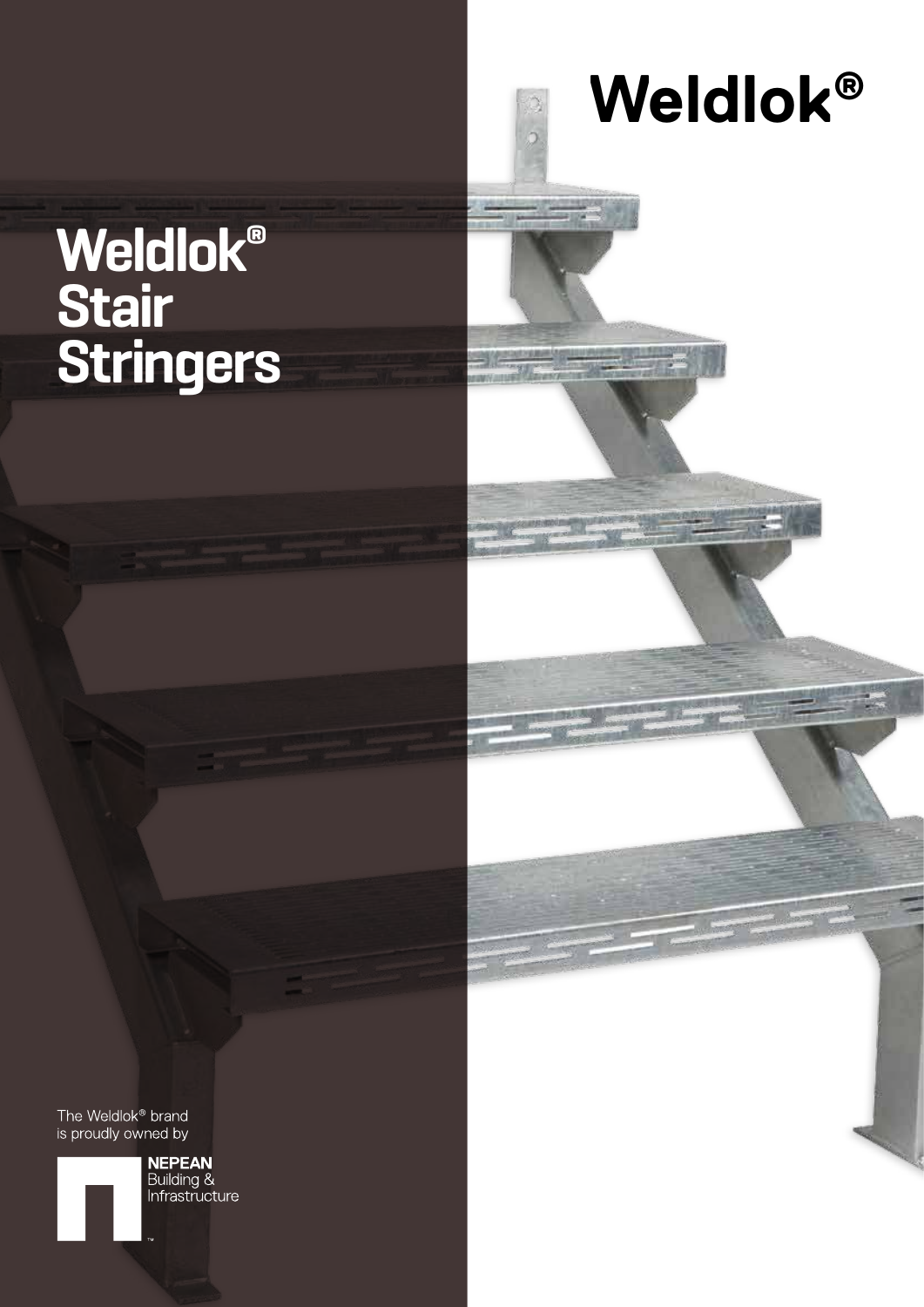Weldlok® stair stringers are available configured for 1 to 17 treads. Engineered specifically to provide structurally sound accessibility with up to 5mm RHS thickness, this universal stair stringer design is solid under foot-traffic producing minimal deflection.

- > Convenient and easy to install.
- > Available off-the-shelf in 1 to 17 tread stringer pairs.
- > Hot-dip galvanised to Australian Standard AS/NZS 4680:2006.
- > Standard 175mm rise and 250mm going at an angle of 35 degrees.
- > Designed to take a maximum tread width of 1000mm.
- > In order to comply with BCA a tread depth of 50mm minimum is required.

#### How to calculate the number for treads required

- 1. Measure the vertical height from the ground to the finished floor level of the landing.
- 2. Divide the height by the rise (175mm).
- 3. Round the result to the nearest whole number, then reduce by one for top landing. Example: Height = 1000 divided by 175 = 5.71 rounded to 6 and reduced by  $1 = 5$  step stringers required.

| Weldlok<br><b>Product Code</b> | <b>Number</b><br>of Steps | Vertical<br>Height<br>(mm) | <b>RHS</b><br><b>Thickness</b><br>(mm) | Weight<br>per Pair<br>(kg) |
|--------------------------------|---------------------------|----------------------------|----------------------------------------|----------------------------|
| G <sub>1</sub> T <sub>S</sub>  | $\mathbf{1}$              | 350                        | 3.0                                    | 10                         |
| G <sub>2</sub> T <sub>S</sub>  | $\overline{2}$            | 525                        | 3.0                                    | 15                         |
| G3TS                           | 3                         | 700                        | 3.0                                    | 19                         |
| G4TS                           | 4                         | 875                        | 3.0                                    | 25                         |
| G5TS                           | 5                         | 1050                       | 3.0                                    | 30                         |
| G6TS                           | 6                         | 1225                       | 4.0                                    | 35                         |
| G7TS                           | 7                         | 1400                       | 4.0                                    | 41                         |
| G8TS                           | 8                         | 1575                       | 4.0                                    | 46                         |
| G9TS                           | 9                         | 1750                       | 4.0                                    | 52                         |
| G10TS                          | 10                        | 1925                       | 4.0                                    | 58                         |
| G11TS                          | 11                        | 2100                       | 4.0                                    | 61                         |
| G12TS                          | 12                        | 2275                       | 4.0                                    | 66                         |
| G <sub>13</sub> T <sub>S</sub> | 13                        | 2450                       | 5.0                                    | 107                        |
| G14TS                          | 14                        | 2625                       | 5.0                                    | 116                        |
| G <sub>15</sub> T <sub>S</sub> | 15                        | 2800                       | 5.0                                    | 124                        |
| G16TS                          | 16                        | 2975                       | 5.0                                    | 132                        |
| G17TS                          | 17                        | 3150                       | 5.0                                    | 140                        |



Note: When installing Weldlok® stair stringers, in order to comply with the Building Code of Australia, the "rise" of each tread MUST be consistent, including the first step and the last step up to the landing platform. The ground level may need to be built up to achieve this. Always use appropriate safety apparel when carrying out installation work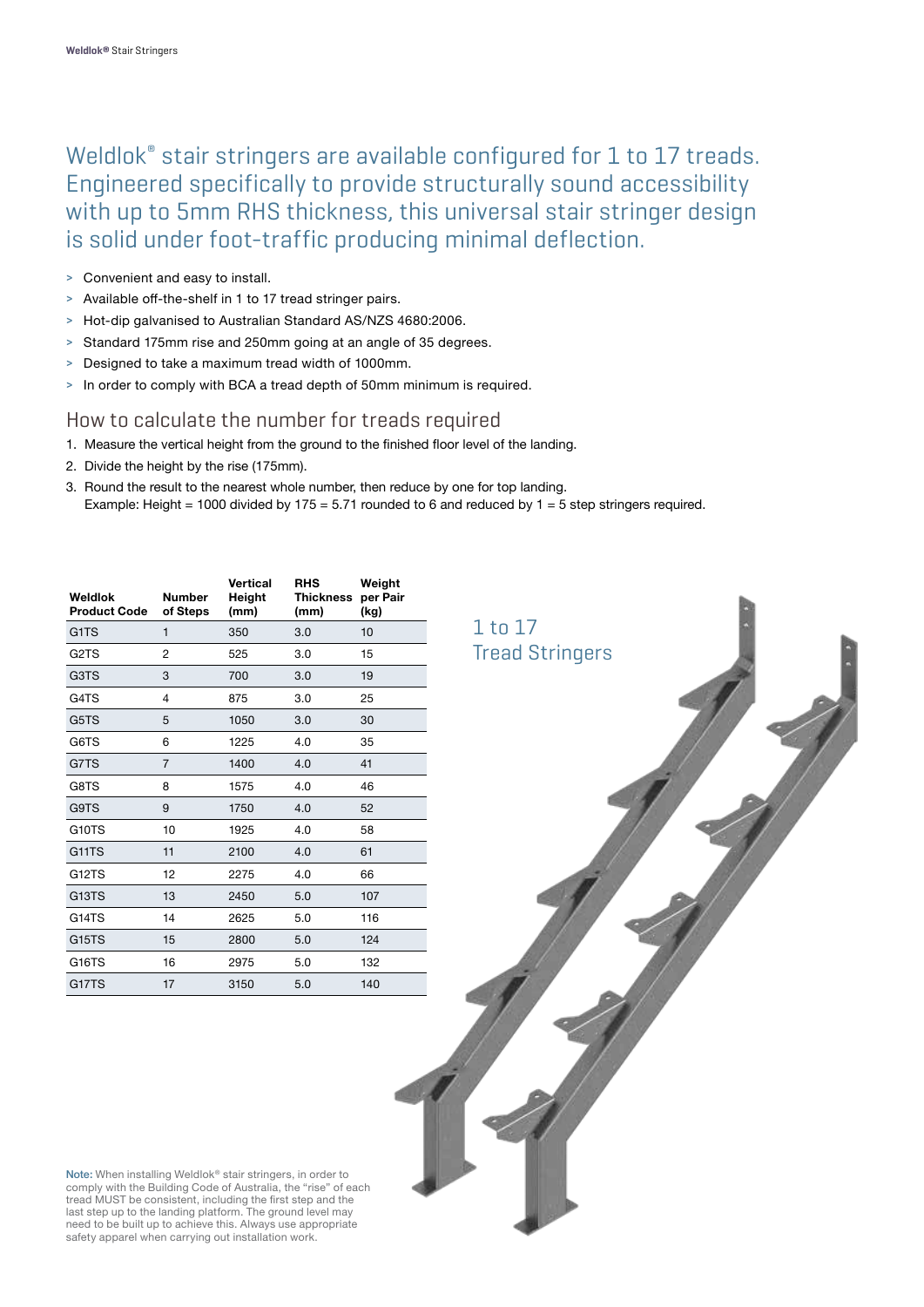### **TYPICAL INSTALLATION GUIDELINES**

Weldlok® stair stringers are supplied in pairs with tread mounting brackets welded in place, ready for installation. They are hot-dip galvanised for long life and are ready to cast-in or with the addition of the optional bolt-down bracket they can be bolted in position.



#### Cast-In

- a) Measure vertical height and ensure risers are consistent. Ground level may need to be built up to suit.
- b) Excavate suitable footing.
- c) Bolt stringer mounting bracket (item 4) to vertical face.
- d) Concrete the stringer cast-in leg (item 1) into place.
- e) Fix treads using suitable and appropriate fixings.

#### Item No. Description

- 1 Stringer cast-in leg
- 2 Stringer
- 3 Tread mounting bracket
- 4 Stringer vertical mounting bracket
- 5 Optional bolt-down bracket
- 6 Stair tread

Note: When installing Weldlok<sup>®</sup> stair stringers, always take note of the installation recommendations affixed to each stringer pair.



- a) Measure vertical height and ensure risers are consistent. Ground level may need to be built up to suit.
- b) Cut off cast-in leg (item 1) to suit.
- c) Bolt stringer mounting bracket (item 4) to vertical face.
- d) Tek screw bolt-down bracket (item 5) to each leg.
- e) Anchor bolt-down bracket to suitable concrete plinth.
- e) Fix treads using suitable and appropriate fixings.



#### Steel Stair Treads Product Code GTNS655

Hot-dip galvanised stair treads are available on request (fixings not included).

L: 1000mm, W: 260mm, H: 50mm



#### Tread Mount Bracket Product Code GTMB

Hot-dip galvanised tread mount brackets are available separately (fixings not included).



#### Bolt-Down Bracket Product Code GBDB

Hot-dip galvanised brackets are available separately (fixings not included).

L: 100mm, W: 50mm, H: 50mm